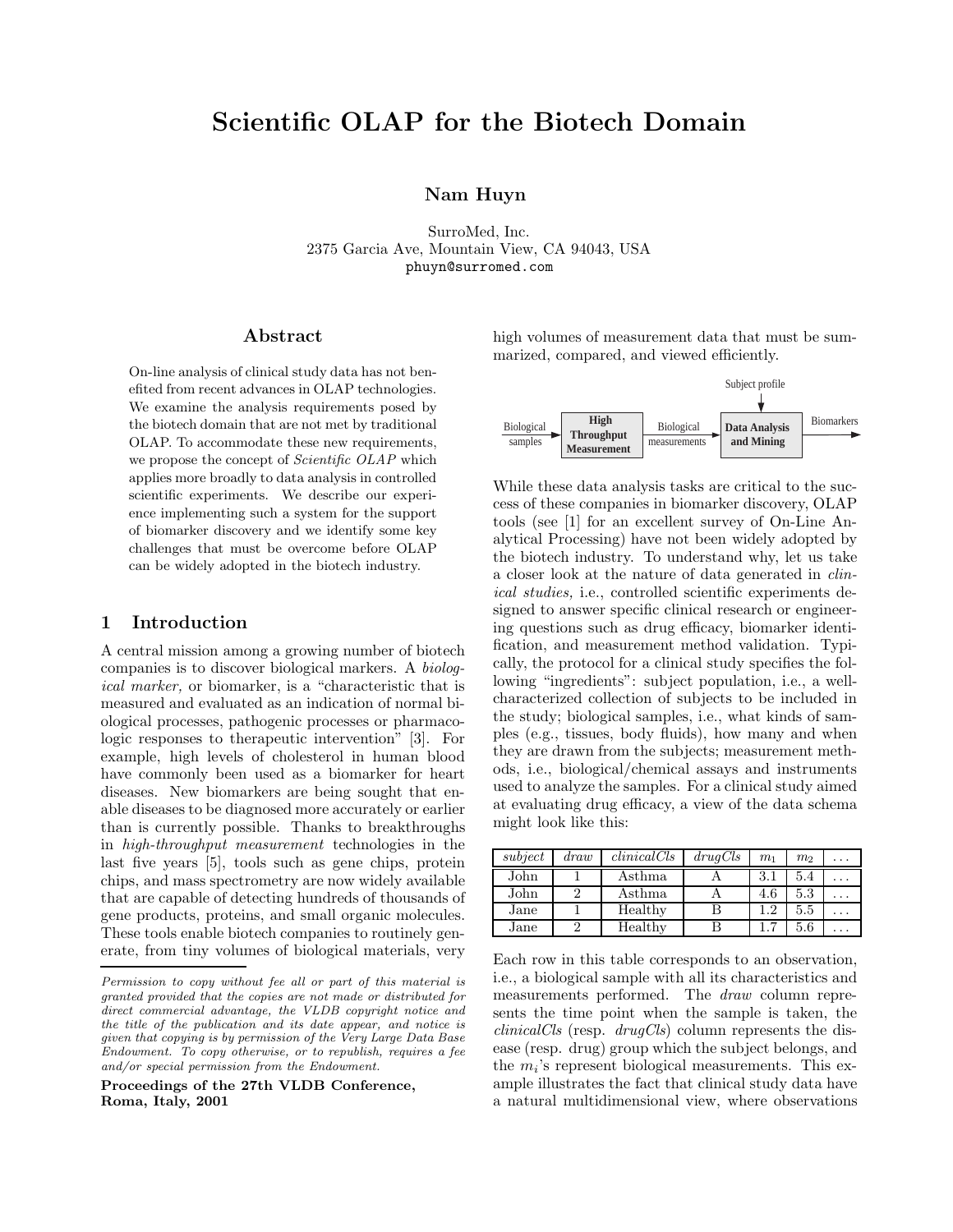are the factsof interest, *draw*, *clinicalCls* and *drugCls* are the dimensions, and the biological measurements are the target measures. While this view of clinical study data suggests that OLAP tools may be used for their analysis, a closer look reveals some fundamental differences between clinical studies and traditional OLAP applications:

- The subject population is carefully selected to minimize sampling biases, especially when the number of these participants is limited (typically in the 100's). Also, biological samples are drawn at carefully planned time points.
- *•* Observations are linked to subjects, while in traditional data analysis applications, subjects are usually not tracked across transactions.
- The number of measurements made on each biological sample is several orders of magnitude larger than the number of samples, while in traditional OLAP applications, the number of facts usually far exceeds the number of target measures.
- An important goal of data analysis in clinical studies is to validate hypotheses following established scientific methods, e.g., to validate drug efficacy in clinical trials or to evaluate assays in biomarker discovery.

# **2 Scientific OLAP for Clinical Studies**

These differences translate into data analysis requirements that are not found in traditional OLAP and that turn out to be very important for the domain of clinical studies. Generally, these requirements include more rigorous and richer types of data analysis using established statistical methods, more stringent notions of comparisons, the need to qualify results to minimize chances of making the wrong inference based on a limited number of observations, and the ability to handle large numbers of target measures. We propose the concept of *Scientific OLAP* asan extension of traditional OLAP that accommodates these unique requirements, which we describe below. For further details, we refer the reader to [2].

**Rank-based aggregation** Notably missing from traditional OLAP and SQL systems are the MEDIAN operator and the more general PERCENTILE operator. However, in many experimental sciences and in biology in particular, summarizing data using medians and percentiles is the **norm**, for good reasons. First, measurable biological entities, such as the concentration of many proteins expressed in human serum, often are not normally distributed. For these biological entities, MEDIAN gives a more accurate summary than AVG. Furthermore, measurements often are noisy and error-prone, which make MEDIAN a more robust operator against outliers. A partial solution has recently

appeared in some commercial systems where SQL is extended with a family of functions, called *analytic* functions, that provides better support for analytical processing. An example is the RANK analytic function which computes the ranking for each row in a rowset, relative to a row-dependent group of rows. To illustrate how this function works, consider the view from Section 1 and let us call this view *observations*. The following query:

```
SELECT subject, clinicalCls, m1,
  RANK() OVER
  (PARTITION BY clinicalCls ORDER BY m1)
FROM observations WHERE draw =1
```
computes the ranking in  $m_1$  of all observations at time 1 within each clinical group. This ranking will be useful for computing the median in *m*<sup>1</sup> for each clinical group. The RANK analytic function may be used to implement mediansand percentiles, but the lack of true rank-based aggregations makes the implementation of many statistics commonly used in clinical studies both cumbersome and inefficient.

**Multiple-group comparison** A common question in clinical studies is whether or not several groups of observations differ with respect to some measures in any *significant* way and not by chance. For instance, to study the effect of several drugs on human subjects, a separate group of subjects is often recruited for each drug, and in order to ensure that no bias has been introduced in the drug group assignment, it is important to verify that the drug groups exhibit no significant differences before any drug is administered. Another common example of group comparison arises in studies for diagnostic markers where a battery of measurements is performed on subjects that belong to different disease groups and where measurements that show significant differences between the groups are to be identified.

Support for multiple-group comparisons in traditional OLAP systems is typically limited to using first order statistics such as the mean. However, as the following figure illustrates, these statistics are no longer sufficient to detect subtle but important differences.



In this figure, the differences in means of measurement *m*<sup>1</sup> between drug groups *A* and *B* are identical in both graphs. However, since the values are more scattered in the right graph than in the left graph, intuitively the difference on the right should be less significant than the difference on the left.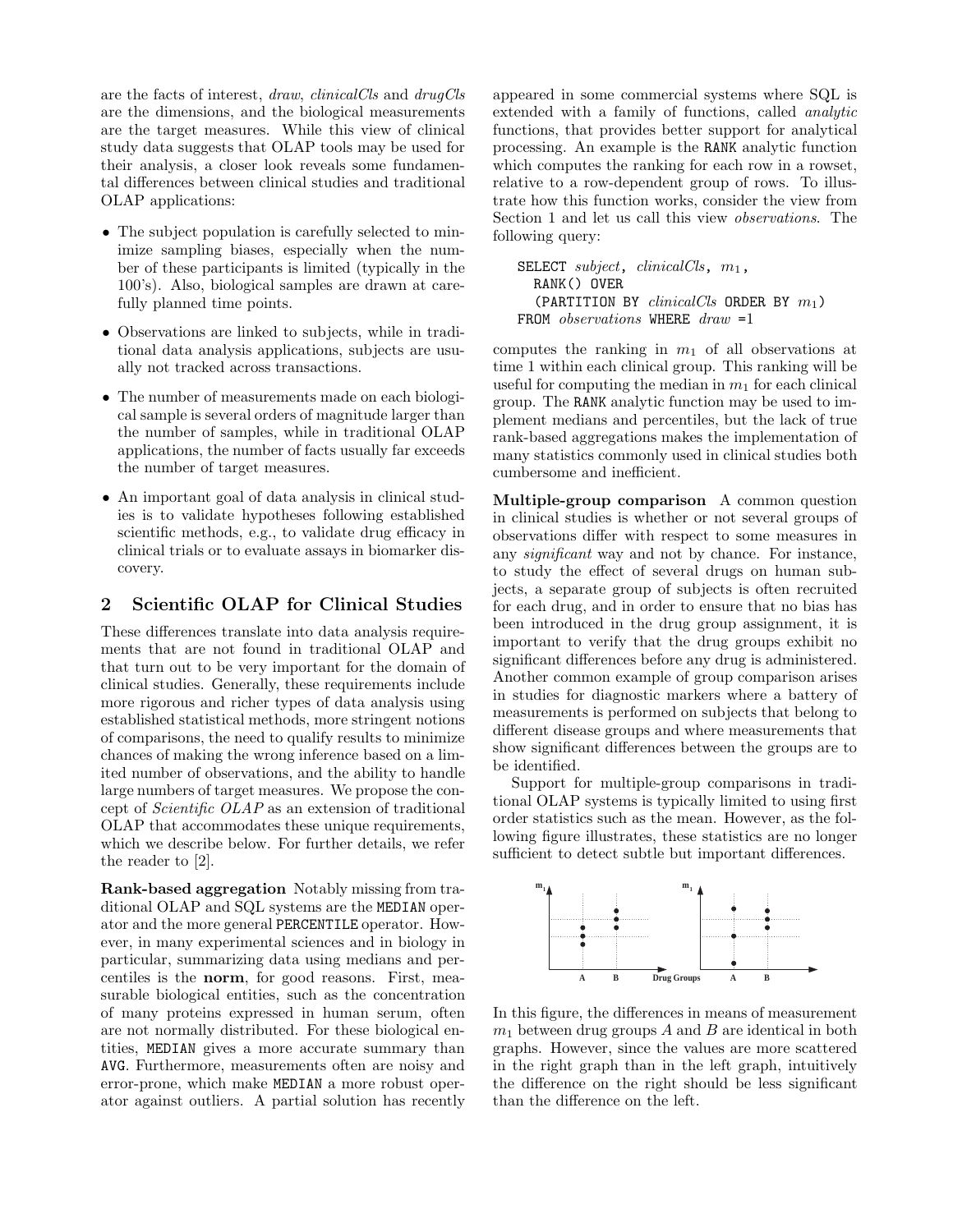Thus, in order to support group comparisons which are clearly more stringent in clinical studies, summaries in OLAP must include not only the group averages but also some second order statistics such as the variance within each group and some measure of how significant the differences are. OLAP front-end tools that support richer visualization are also needed. For instance, the effects of drugs A, B, and C on measurement  $m_1$  might be summarized in the following plot:



using something called the *p-value* to measure the probability that the drug effectsare identical by chance (i.e., the smaller the p-value is, the more significant the difference becomes). Many statistical tests can be used to measure how significant a difference is. Commonly used ones, such as the *ANOVA F-statistic* and the *Kruskal-Wallis statistic* (see Analysis of Variance in [4]), can be implemented using standard SQL aggregationswith the help of the RANK analytic function.

**Repeated observations** So far, in comparing groups of observations, we have ignored that observations from different groups may be related to each other. For example, some measurements are made on the *same* subject albeit at *different* time points, e.g., before and after treatment. These related observations, or *repeated observations*, exemplify what isknown in classical statistical testing as *repeated measures*. If we ignore these relationships, we may fail to detect small but significant group differences, as the following figure illustrates:



On the left, the difference between groups is not statistically significant, since the difference in mean is small compared with the variance within each group. But on the right, with the additional knowledge that the observations are paired, intuition tells us that the difference should be significant, since the observed values consistently increase as we move from one group to the other, albeit in very small amounts. Note that repeated observations are distinct from time series for which trend analysis is supported in many OLAP systems, since a time dimension is not required. Also, traditional multidimensional models have no provisions for capturing the concept of repeated observations. Otherwise, significance testing is not difficult:

statistics commonly used for comparing groups of repeated observations include the *Paired T-Test* and the *Wilcoxon signed-rank statistic* (see [4]), which can be implemented using standard SQL aggregations and the RANK analytic function.

**Scaling with the number of measures** In Section 1, we used a multidimensional view of the clinical study data where each measurement is treated as a separate target measure. Since the number of measurements in typical clinical studies is extremely large (say in the 10,000's), this view is not practical: in order to visualize the summary statistics for all the measures using traditional OLAP front-end tools, one would have to sequence through a large number of screens! A better alternative is to represent the measurement type as a dimension. Thus, *slicing* on a particular measurement would show a summary of the comparative statistics for that measurement. This representation also allows us to compare all the measurements side by side in the same plot, to use common OLAP operationssuch as *dicing* to view only those measurements whose difference satisfies a user-specified significance threshold, and to rank the measurements according to their level of significance. An extended OLAP frontend tool might visualize the significance of the measurements in one chart as shown in the following plot:



which would help quickly reveal the important measurements.

## **3 Implementation Experience**

The following figure depicts an on-line data analysis tool we implemented directly on top of a relational database, which we use routinely to analyze clinical study data:



In this implementation, comparative statistics, included in most analysis result summaries, are evaluated in a statistics server, separate from the database